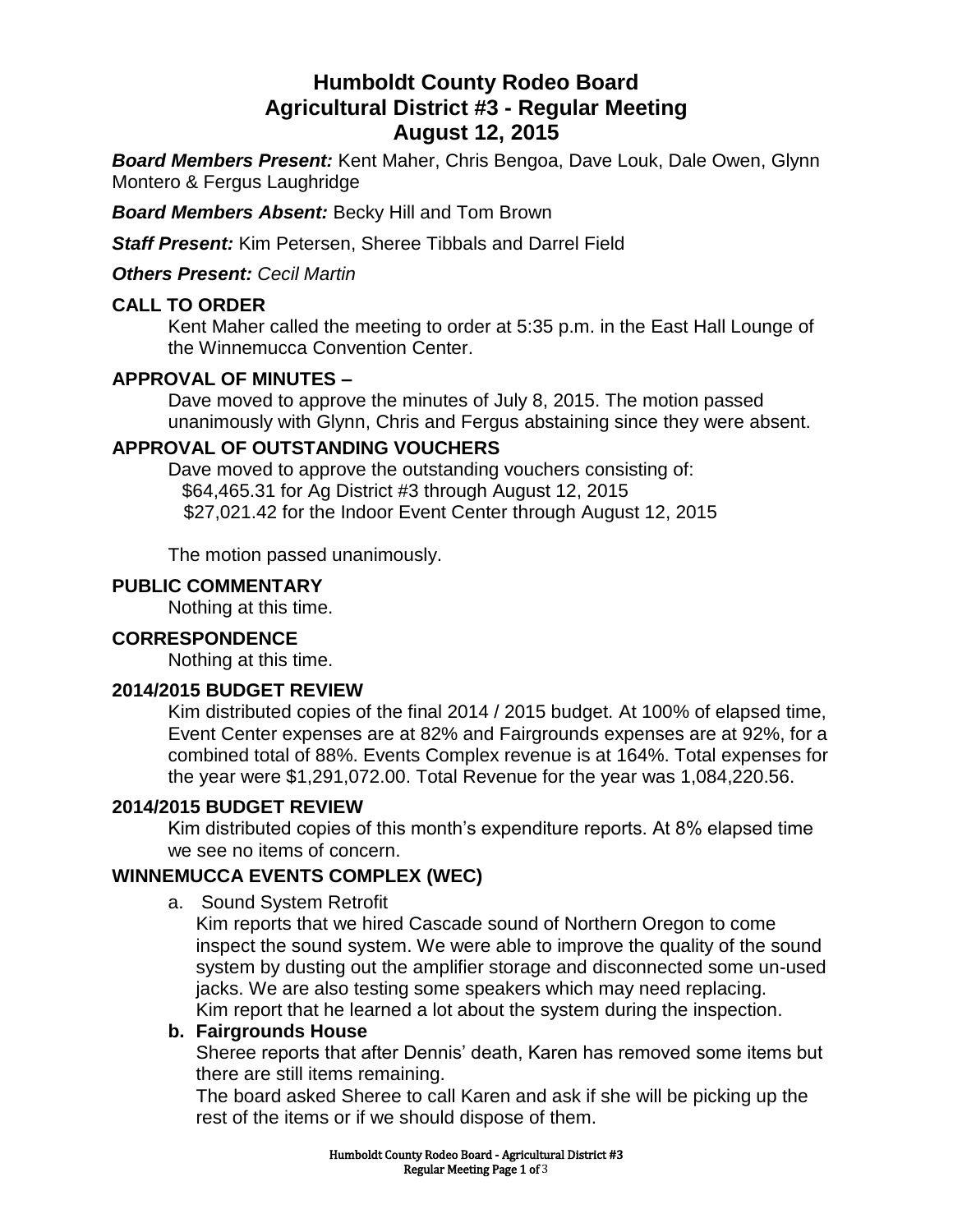Kim asked about finding a renter after the house has been vacated. The board would like to rent the house and possibly hire the renter as a caretaker through Man Power.

## **c. Bleachers Inspection / Service**

Kim reports that during graduation when everyone stood up on the Event Center bleachers at once they moved an alarming amount. It has been 4 years since they were last inspected. We have a bid of \$5900 from the company who sold and installed them to inspect and perform routine maintenance.

Chris asked if they would warranty the proposed work.

Kim will check into this.

Chris moved to contract with Irwin Telescopic Seating Company for \$5900 to inspect the bleaches in the Indoor Event Center.

The motion passed unanimously. The board asked that the Director check into a recurring contract to maintain the bleachers.

# **EVENTS UPDATES, REPORTS AND SCHEDULING**

a. SSIR

Dale and Kathy have been busy with National finals and have not as yet completed their final event report.

He notes that the event may have to be moved up one week due to the National Finals schedule. He will confirm this soon and meet with Kim to discuss next year's event.

b. Labor Day Events

Kim reports that he confirmed Buddy Howard as the Parade Grand Marshall. He seemed honored and excited to perform this task.

Kim notes that we also need calves for the Calf Riding portion of the Great Basin Challenge. Glynn reports that he has 4 available plus a few smaller ones for younger contestants.

Dave is working to obtain pigs for the Pig Wrestling event.

He is also bringing straw for the stage seating at the Event Complex.

c. Discontinuation of Ranch Hand Rodeo Bull Sale

Kim report that the event has not performed as expected. He notes that we lost \$14,000 on the event again this year. Coupled with the struggle to secure premium bulls and the staff effort in setting up the covered arena he feels the event is no longer feasible.

He suggests holding a large barrel race in place of the bull sale. He is speaking with associations in pursuit of this replacement.

# **FAIRGROUNDS REPAIRS & MAINTENANCE**

Kim reports that we have completed re-routing the water meters which were in question by the Department of Water Resources. We also had to rebuild one of the wells which cost approximately \$10,000.

Kim reports that the two roping chutes have been repaired in the Main Arena and the Back Arena. He notes that Nuffer has also installed the new alleys requested by the board.